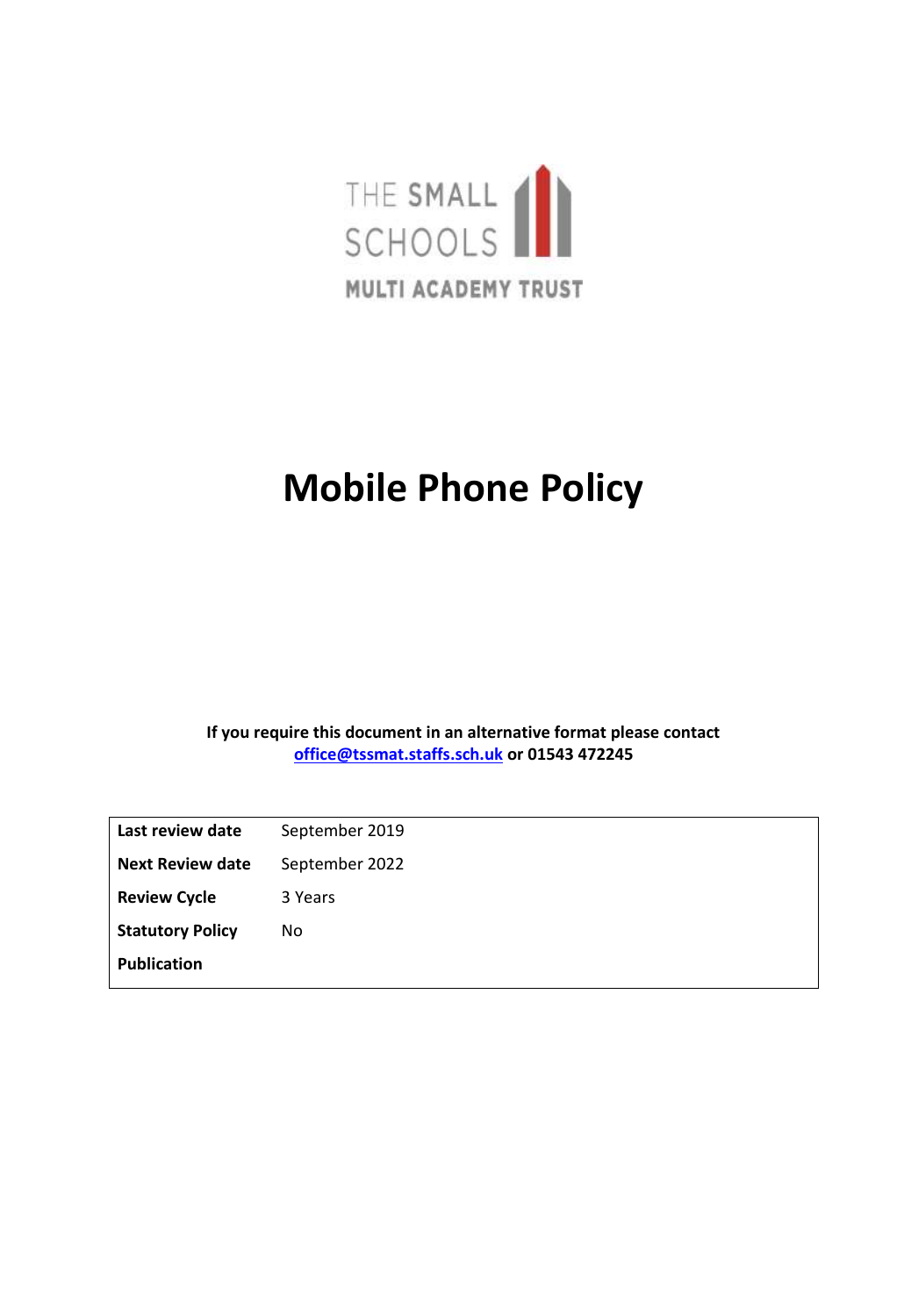## **Cameras And Mobile Phones Use Policy**

To ensure the safety and welfare of the children in our care this policy outlines the protocols for the use of personal mobile phones and cameras within The Small Schools Multi Academy Trust schools.

Personal mobile phones, cameras and video recorders cannot be used when in the presence of children either on school premises or when on outings.

All mobile phones must be stored securely during contact time with children. (This includes staff, visitors, parents, volunteers and students).

No parent is permitted to use their mobile phone or use its camera facility whilst inside Trust buildings. TSSMAT policy regarding this matter should be explained clearly to Parents when they attend welcome meetings before their child starts school.

Mobile phones must not be used in any teaching area or within the toilet area.

In the case of a personal emergency staff should use the school telephone. It is the responsibility of all staff to make families aware of the school telephone numbers.

Personal calls may be made in non-contact time but not within the teaching areas.

Personal mobiles, cameras or video recorders should not be used to record classroom activities. ONLY Trust equipment should be used.

Photographs and recordings can only be transferred to and stored on a school computer before printing.